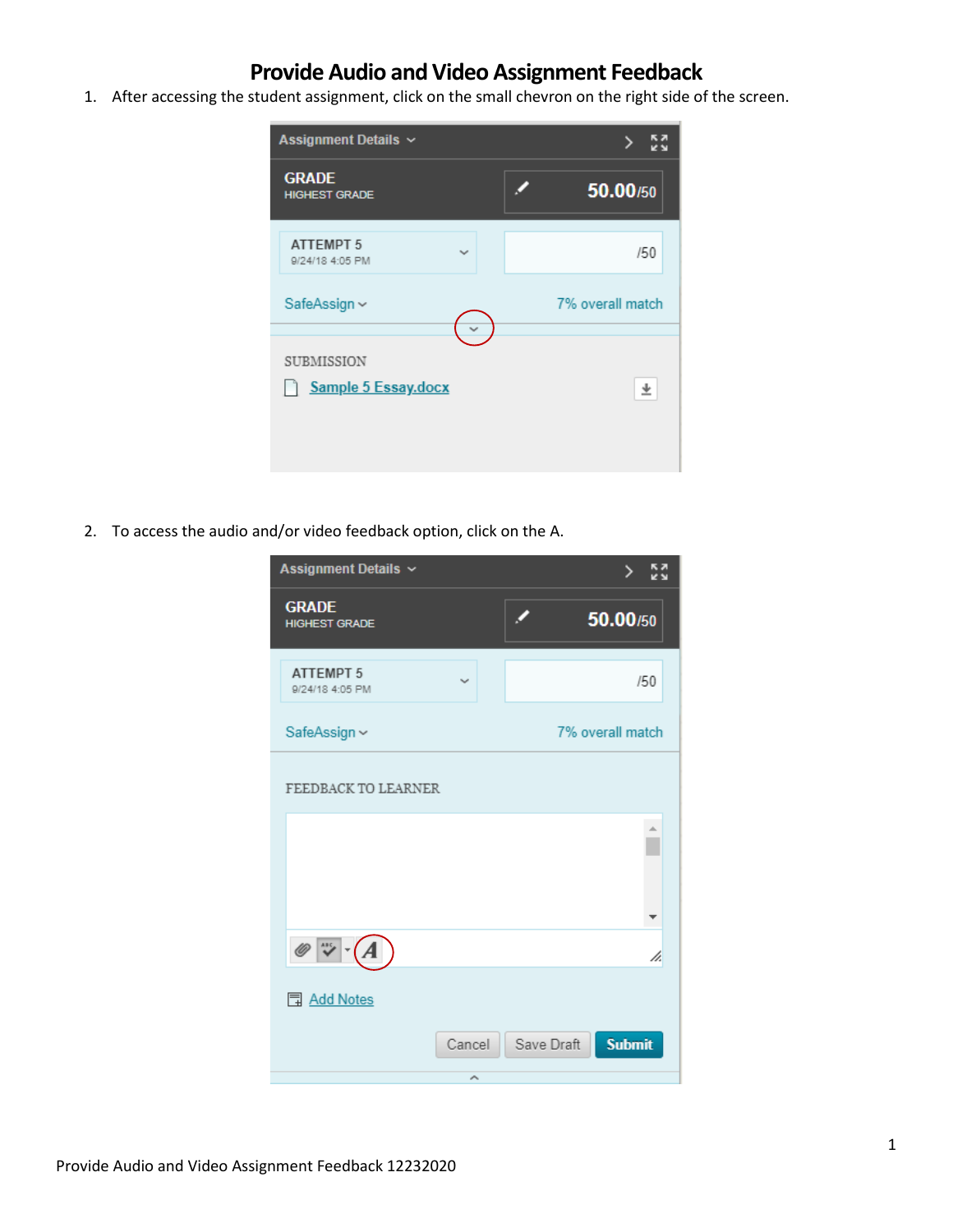### 3. Click on the plus sign.

|    |     |     |   | <b>Feedback to Learner</b> |                   |                                                          |   |       |   |              |                                                                 |   |   |     |   |                 |         |          |                 |          |   |          |  |  |
|----|-----|-----|---|----------------------------|-------------------|----------------------------------------------------------|---|-------|---|--------------|-----------------------------------------------------------------|---|---|-----|---|-----------------|---------|----------|-----------------|----------|---|----------|--|--|
|    |     |     |   |                            |                   | For the toolbar, press ALT+F10 (PC) or ALT+FN+F10 (Mac). |   |       |   |              |                                                                 |   |   |     |   |                 |         |          |                 |          |   |          |  |  |
| в  |     | 고 느 |   |                            | Paragraph         | $\checkmark$                                             |   | Arial |   | $\checkmark$ | 14px                                                            |   |   | iΞ. |   | $\equiv$ $\sim$ |         | $A \vee$ | $\checkmark$    |          |   | $\cdots$ |  |  |
| Ж  | ln. | m   |   |                            |                   |                                                          |   |       |   |              | $\equiv$ $\equiv$ $\equiv$ $\equiv$ $\equiv$ $\mid$ $x^2$ $x^2$ |   | P | ゙゙゙ | л | ¶.              |         |          | 門               |          |   |          |  |  |
| ¶. | -17 |     | ۳ |                            | Æ<br>$\checkmark$ | $\times$                                                 | ⊞ | 一圈    | Œ | 由            | EX3<br>田                                                        | 田 | 匨 | 図   | ◇ |                 | $\{;\}$ |          | $\odot$ $\odot$ | k a<br>K | Θ |          |  |  |
|    |     |     |   |                            |                   |                                                          |   |       |   |              |                                                                 |   |   |     |   |                 |         |          |                 |          |   |          |  |  |

#### 4. Click on Insert from Webcam.

| Add content                 |                                       | × |  |
|-----------------------------|---------------------------------------|---|--|
|                             | <b>Common Tools</b>                   |   |  |
| $\circ$                     | <b>Insert from Webcam</b>             |   |  |
| $\mu$ = = = = $\eta$<br>iż. | <b>Insert Local Files</b>             |   |  |
| $\overline{c}$              | <b>Insert from Content Collection</b> |   |  |

5. Click the record button to record audio. If you want to include a video of you talking to the student, also click the video camera icon.

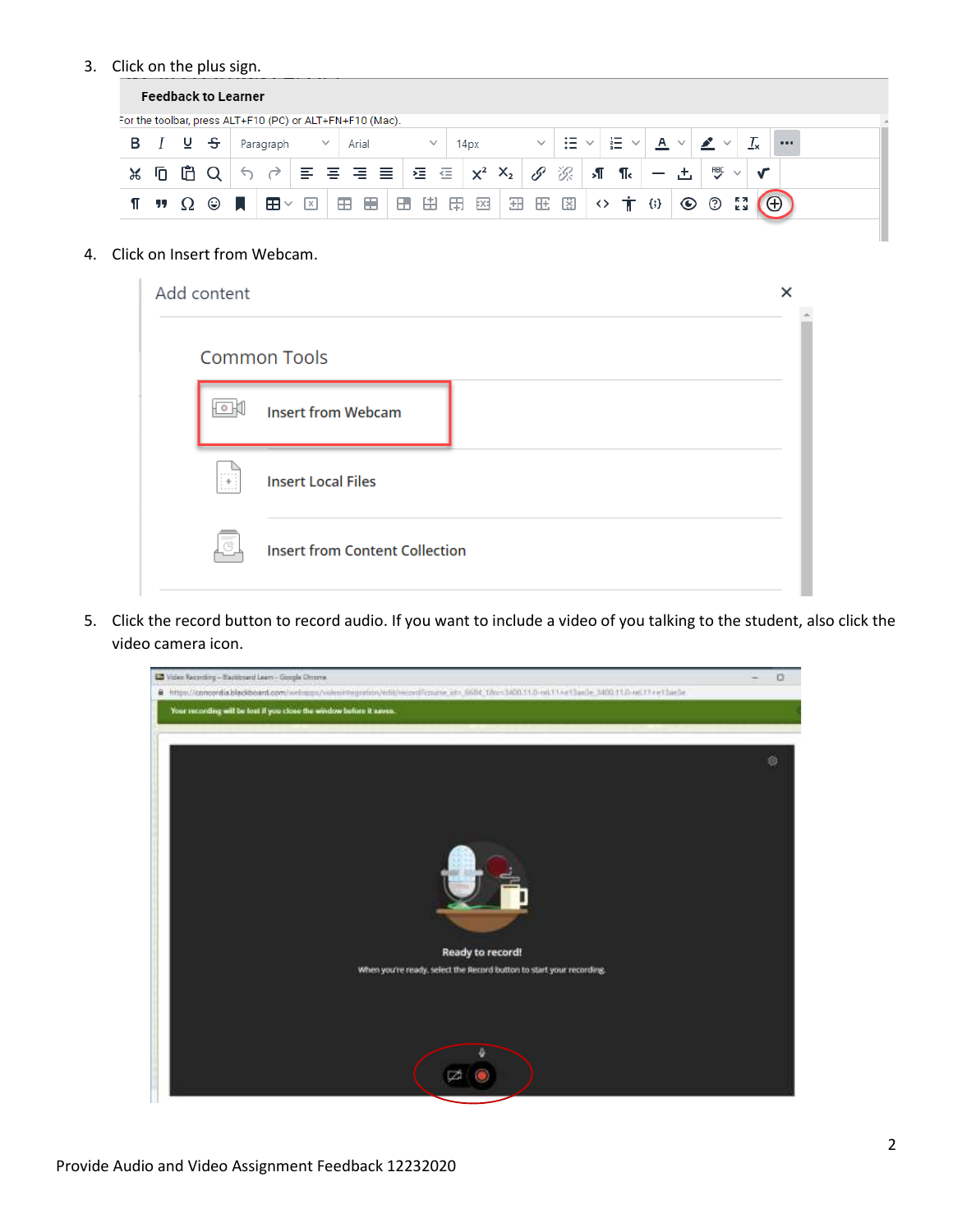6. You'll get a 5-second countdown before recording begins.



7. Click the pause button (left) to pause recording. Click the record button (right) to stop recording. There is a maximum recording time of five minutes.

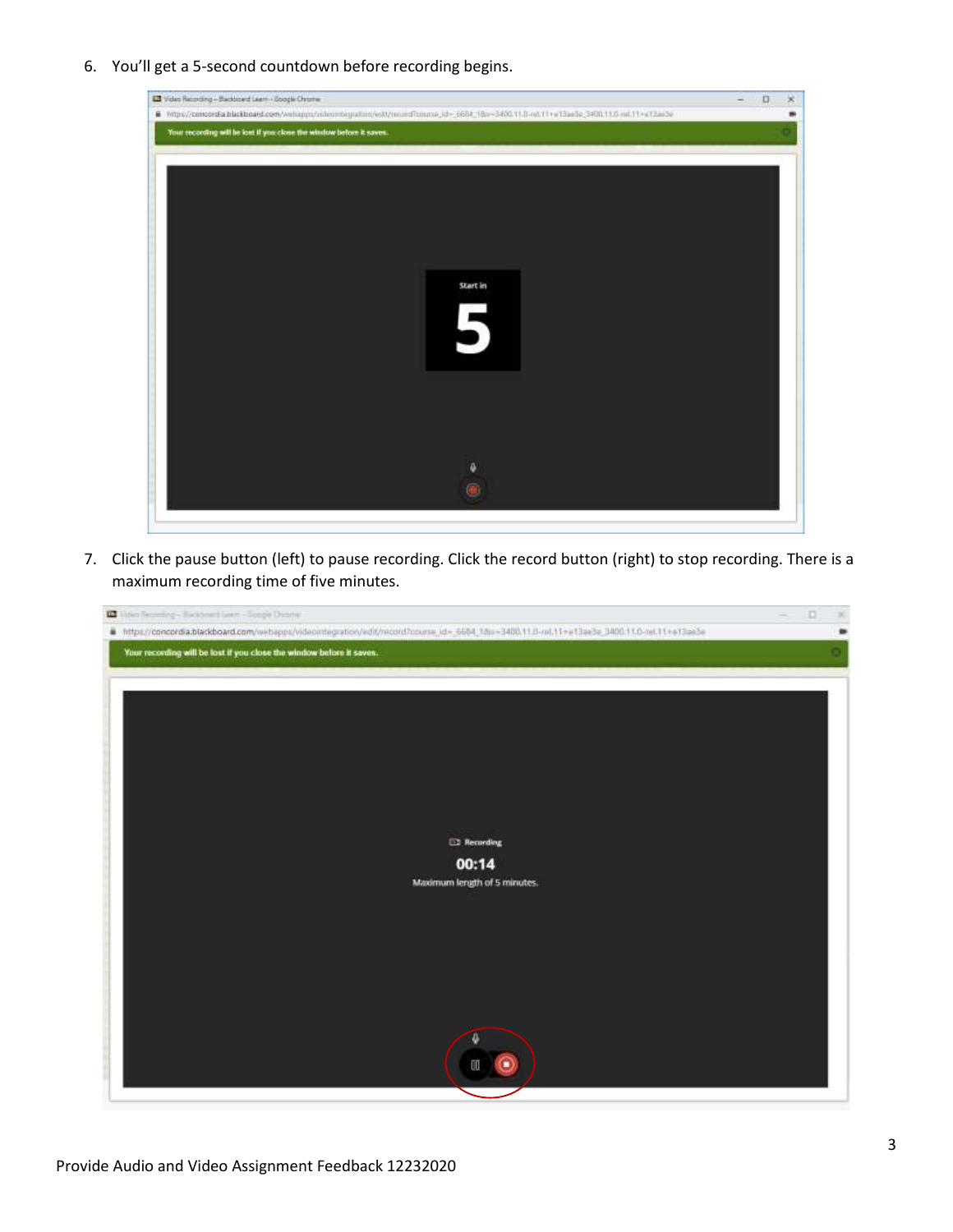### 8. When finished, click Save and Exit.

| UJ Video Recording - Blackboard Learn - Google Chrome                                                                                      |                  | $\Box$<br>$-$ | $\times$ |
|--------------------------------------------------------------------------------------------------------------------------------------------|------------------|---------------|----------|
| Fitns://concordia.blackboard.com/webapps/wdeomnegration/edit/record/course_id=_5684_18v=3400.11.0-rel.11+e13ae3e_3400.11.0-rel.11+e13ae3e_ |                  |               |          |
| Your recording will be lost if you close the window before it saves.                                                                       |                  |               |          |
|                                                                                                                                            |                  |               |          |
|                                                                                                                                            |                  |               |          |
|                                                                                                                                            |                  |               |          |
|                                                                                                                                            |                  |               |          |
|                                                                                                                                            |                  |               |          |
|                                                                                                                                            |                  |               |          |
|                                                                                                                                            |                  |               |          |
|                                                                                                                                            |                  |               |          |
|                                                                                                                                            |                  |               |          |
|                                                                                                                                            |                  |               |          |
| $\triangleright$ $\Rightarrow$ 00.00<br>$-00.28$ $C$ <sup>+</sup>                                                                          |                  |               |          |
|                                                                                                                                            |                  |               |          |
|                                                                                                                                            |                  |               |          |
|                                                                                                                                            |                  |               |          |
|                                                                                                                                            |                  |               |          |
|                                                                                                                                            |                  |               |          |
|                                                                                                                                            |                  |               |          |
|                                                                                                                                            |                  |               |          |
|                                                                                                                                            |                  |               |          |
|                                                                                                                                            |                  |               |          |
|                                                                                                                                            |                  |               |          |
|                                                                                                                                            | Defete recording | Save and exit |          |
|                                                                                                                                            |                  |               |          |
|                                                                                                                                            |                  |               |          |

## 9. Add alternative text as needed, then click Insert Recording.

| $\Box$ | $\times$                |
|--------|-------------------------|
|        |                         |
|        | $\Box$                  |
|        |                         |
|        |                         |
|        |                         |
|        |                         |
|        |                         |
|        |                         |
|        |                         |
|        | <b>Insert Recording</b> |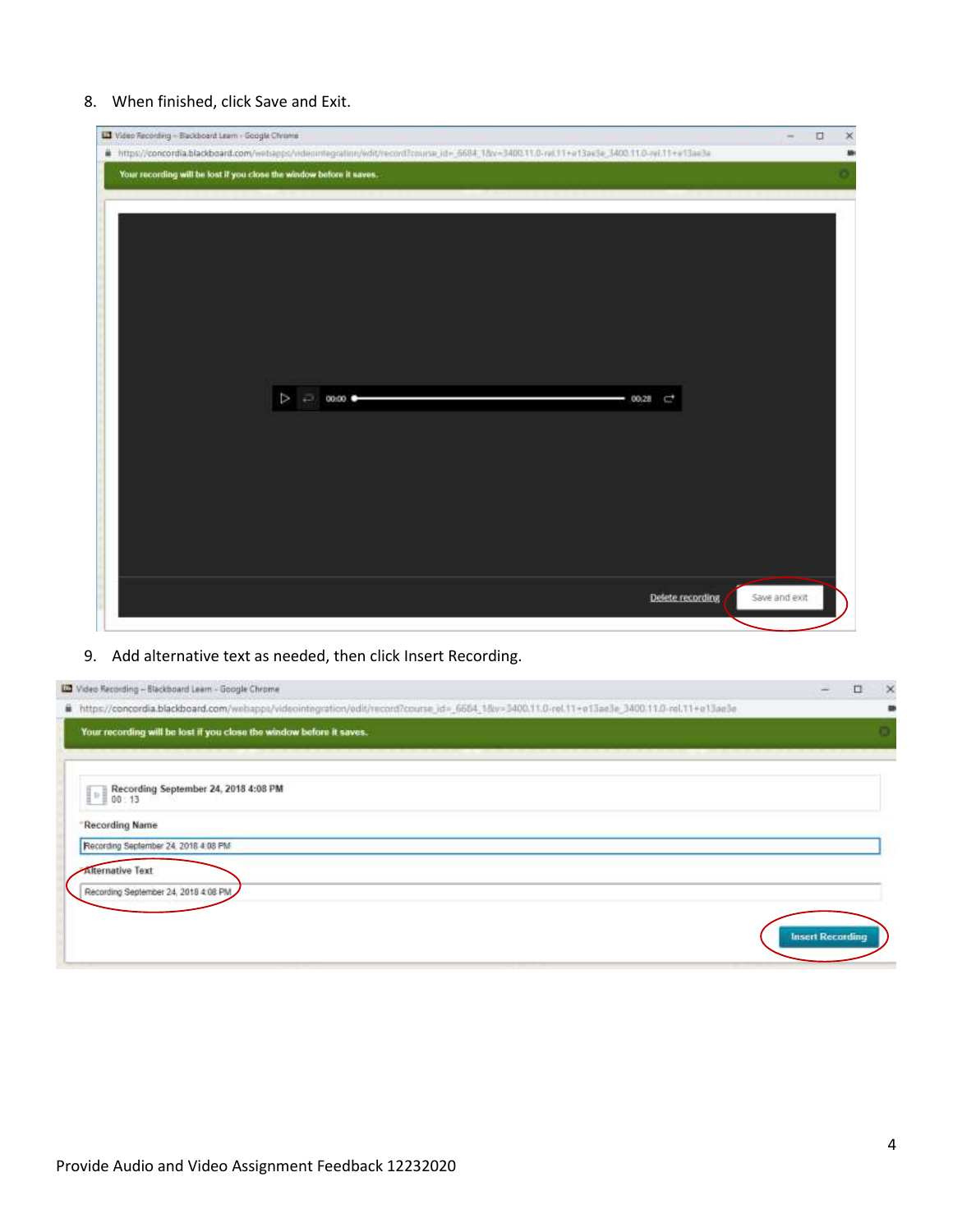#### 10. Click Submit.



11. You'll see the link to the recording in the text box. Add a final score and click Submit to complete grading.